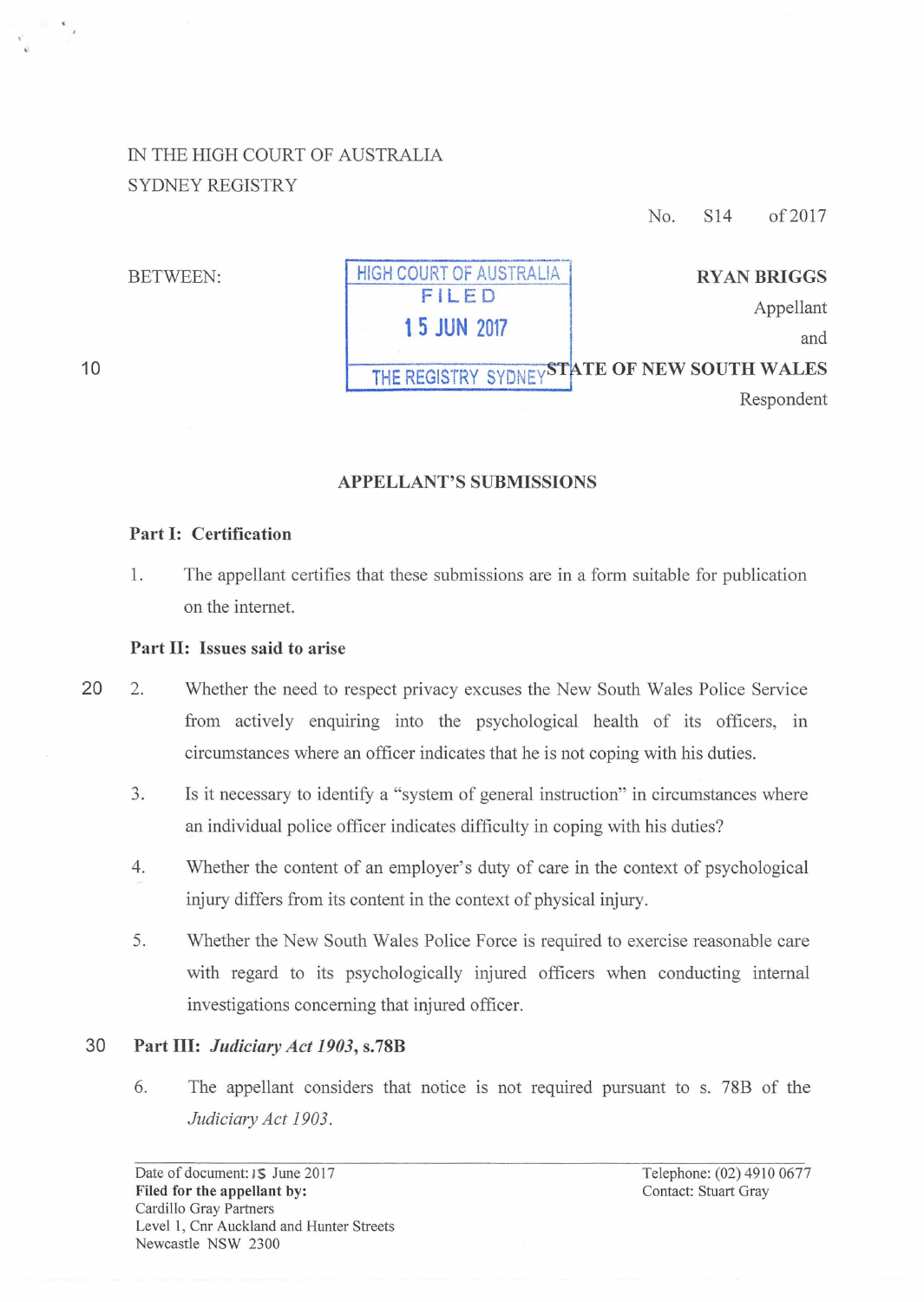#### Part lV: Citations of Judgments below

7. The decision of the Court of Appeal is umeported. Its internet citation is: *State of New South Wales v Briggs* [2016] NSWCA 344 ("CA"). The decision of the primary judge is also umeported. Its internet citation is: *Briggs v State of New South Wales* [2015] NSWDC 235 **("J").** 

#### **Part V: Narrative of Facts**

10

 $\frac{1}{\sqrt{2}}$ 

20

- 8. The appellant became a police officer on 21 December 1999 (J[50]). He approached his career with enthusiasm, commitment and ambition, obtaining successive promotions to sergeant at a relatively early stage (J[51], [52]). He saw himself as a career police officer who aimed to achieve a senior supervisory and mentoring role (J[45]). As a young detective at Gosford he had been one of the recipients of official commendation for his work (J[46]).
- 9. On 25 April 2013, however, the appellant was medically discharged from the New South Wales Police Force and has thereafter been in receipt of workers compensation benefits (J[280], [575]).
- 10. The appellant's medical discharge was brought about because he was suffering from post-traumatic stress disorder ("PTSD") and depression. Although initially challenging the diagnosis, the respondent ultimately accepted during the trial that his condition of PTSD and depression had been caused or contributed to by his work as a police officer (J[4], [5]); CA[77]).
- 11. It was accepted that the respondent owed the appellant a duty of care, and that the scope of the duty extended to the need to consider the avoidance of psychological injury occurring in the course of the appellant's employment as a police officer (J[429]; CA[4], [42]). It was also accepted that the risk of a police officer sustaining recognisable psychological injury through encountering traumatic events was foreseeable (1[434]-[437]; CA[3], [42]).
- 12. During the course of his duties as a police officer the appellant was exposed to a series of traumatic events and circumstances (CA[75], [78], [84]) that led to him developing his psychological injuries (CA[34], [77]).

-2-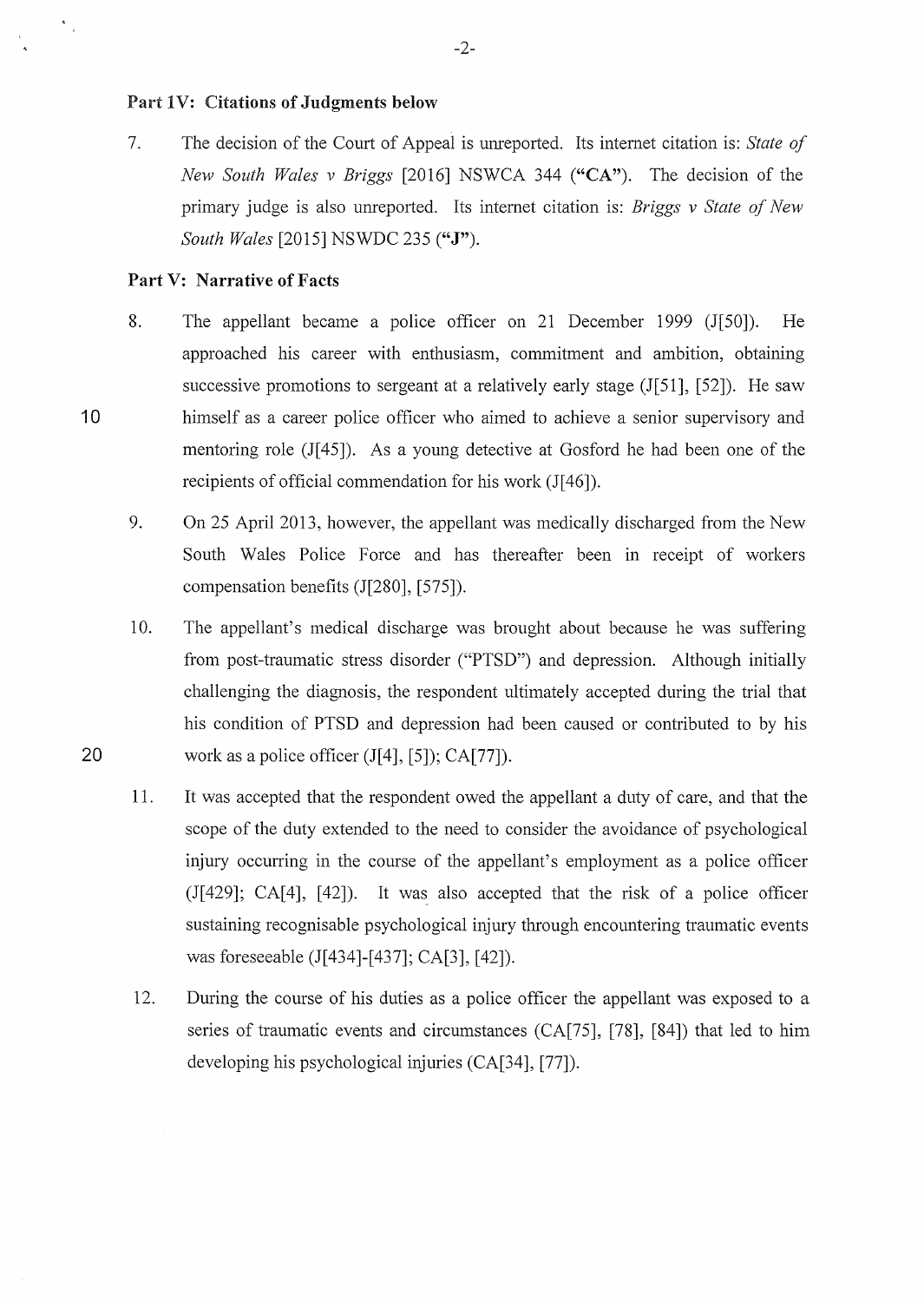- 13. The first traumatic incident having an effect upon the appellant was his attendance at a sudden infant death syndrome ("SIDS") incident in July 2003: J[60]-[63]; J[438]-[439]; J[447]-[448]; J[517]; CA[74]-[77].
- 14. During the period 2003 to 2006, whilst stationed at Gosford performing general duties, the appellant was exposed to a "large range of traumatic incidents" as part of his work "on the trucks" ([CA[78]-[80]; J[52]-[59]).
- 15. From August 2006 to February 2010 the appellant was stationed with the State Crime Command Gang Squad at Parramatta. While this period of duty did not expose him to the same level of traumatic incidents  $(CA[81])$ , the work exacerbated his condition (J[77]-[79]).

10

 $\overline{\phantom{a}}$ 

- 16. In February 2010 the appellant was promoted to sergeant and stationed at Rose Bay. Contrary to his expectations (J[83]-[85]; CA[82]) he was required to "go out on the trucks" and, in doing so, encountered a series of traumatic events including attending the Gap at Watsons Bay on average twice a week in connection with suicides and attempted suicides (J[86]-[87]; CA[84]).
- 17. The appellant was on leave from early April 2010 for about six weeks on a honeymoon (J[89]). When he returned to work he found that his work duties had become more onerous and he was rostered "on the trucks" more frequently; his mental condition deteriorated (J[90]-[96]).
- 20 18. In July 2011 the appellant spoke to his senior officer Detective Inspector Sipos. Inspector Sipos was the duty officer in charge of "man management" at Rose Bay Local Area Command (J[103]). On that occasion he asked for a change of duties, telling him that he was struggling and wanted to get "off the truck", and needed a break and was prepared to accept a lesser position as brief handling manager, which was work at a level below that of sergeant: J[102];  $CA[87]$ <sup>1</sup>. No action was taken by Inspector Sipos to investigate further the issue raised with him by the appellant.
	- 19. The primary Judge found that the respondent was in breach of its duty to the appellant in two respects:

<sup>&</sup>lt;sup>1</sup> It may be noted that at CA $[87]$  Leeming JA said that the primary Judge "made no finding in terms as to what was said by Mr Briggs to Detective Inspector Simos". This is incorrect: see J[481], [482]. It was accepted by counsel for the respondent at the hearing of the special leave application that it was incorrect: *Briggs v. State of New South Wales* [2017] HCA Trans 109 at p. 5.4-5.8.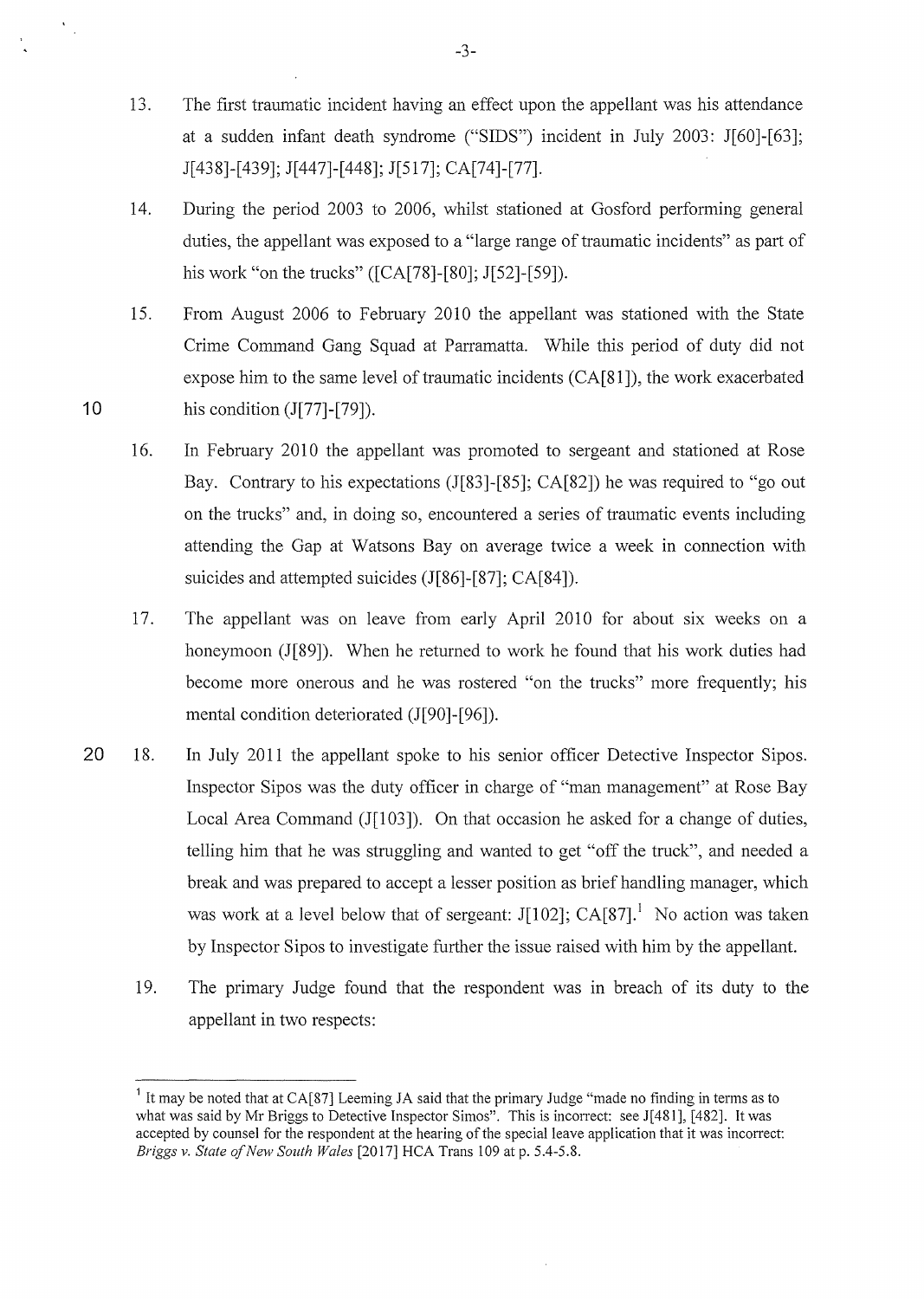- (a) in failing to provide any counselling or debriefing opportunities in respect of critical incidents<sup>2</sup> in the period 2003-2011: J[469]-[470]; J[525]-[527];
- (b) in failing to take any steps to explore or follow up the "struggling" disclosure he had made to Inspector Sipos in July 2011: 1[528]-[535].
- 20. The Court of Appeal set aside both these findings. In this Court the appellant does not challenge the Court of Appeal's decision on the issue referred to in paragraph 19(a).
- 21. In November 2011 the appellant was involved in the "road rage" incident described at 1[142]-[143] and CA[92]. He consequently sought medical assistance and ceased duty (CA[93]) claiming workers compensation for psychological injury.
- 22. On 17 October 2012 the appellant returned to work on restricted duties at Gosford (CA[94]). Whilst performing restricted duties at Gosford the appellant was subjected to a targeted drug test for steroids (which proved negative) and, when subsequently on sick leave, was directed to attend a Professional Standards Command interview- (concerning four allegations that were unsustained (J[232] to  $[237]$  – of approximately 8 hours duration ( $[CA[94]$ ).
- 23. The primary judge found that the respondent's "insensitive" and "unhelpful" actions "without regard to the Police Complaint Handling Guidelines" after the appellant's return to work at Gosford "undermined the beneficial effects of treatment" and effectively destroyed the remaining good will and trust between the parties (J[540]-[546]). However, he considered that he was "unable to come to a concluded view as to whether the actions of the Professional Standards Command amounted to a breach of duty owed to the appellant": 1[511].
- 24. The respondent's appeal to the Court of Appeal, as noted above, succeeded. The appellant, by Notice of Contention, had contended that the respondent was negligent in the manner it conducted its Professional Standards Command enquiry. The Court of Appeal also found in favour of the respondent on that issue (CA[201]).

### **Part VI: Argument**

### 30 *Breach of Duty regarding the July 2011 disclosure to Inspector Sipos*

<sup>2</sup> Apart from the SIDS incident.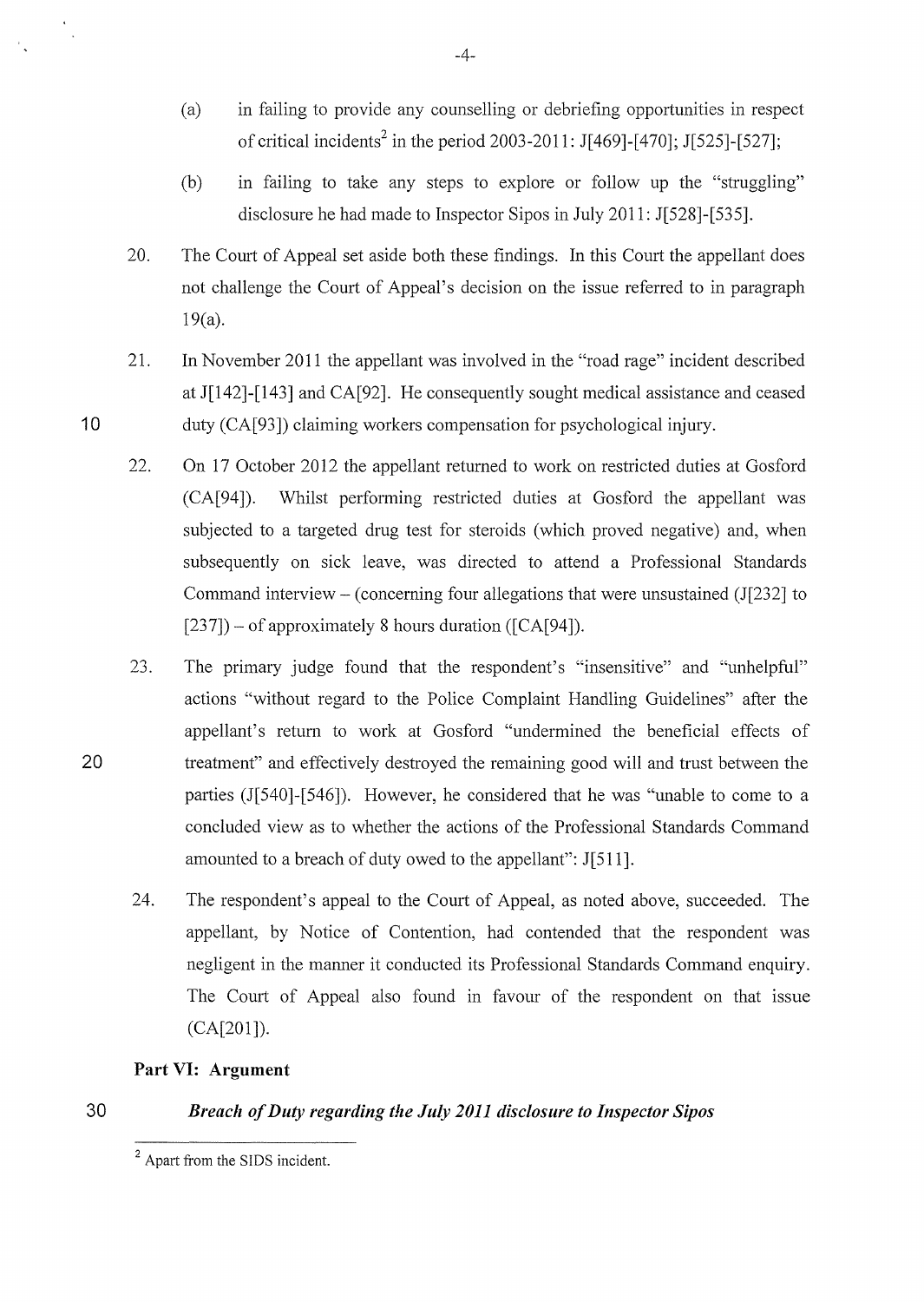- 25. The central question was whether the respondent breached its duty in failing to respond reasonably to the appellant's disclosure "that he was struggling and wanted to "get off the trucks". Being "on the trucks" was a colloquial expression referring to being on vehicle patrols, where many traumatic incidents might be encountered: J[83]-[87]; CA[78].
- 26. Further, as noted above, the case was one where  $-$  see CA[42]  $-$  it was conceded that there was an obligation on the respondent to take reasonable care to avoid foreseeable risk of injury arising from the appellant's service as a police officer and it was conceded that the risk of a police officer sustaining recognizable psychological injury through encountering traumatic events was foreseeable. Knowledge that psychological harm might occur by incremental exposure to traumatic events was, as the trial Judge observed at J[468], something that formed part of the corporate knowledge of police officers in managerial and supervisory roles. Detective Inspector Simos fell into that category.

- 27. It is submitted that the primary Judge's analysis of the matter at J[481]-[488] was plainly correct. To put it in the shortest way, why didn't Inspector Sipos at least make minimal further inquiries of the appellant. That would have been likely to have resulted in the steps discussed at J[489] to [498] and the consequences referred to at J[528] to [535].
- **20** 28. The Court of Appeal, however, found (CA[154]-[168]) that the respondent's failure to respond to the appellant's "struggling disclosure" was not a breach of duty. The four reasons given to support this conclusion by Leeming JA were, with respect, flawed.
	- 29. The first reason (CA[155]) was that no "documentary record" was tendered by either party. That ignores the fact that any such record, if extant, would be in the possession of the respondent. No reliance was placed by the respondent on any such document at trial. The view adopted by the Court of Appeal also does not sit well with the way in which the respondent conducted its case at trial: see J[475].
- **30**  30. The second reason (CA[156]), namely that the "struggling" was related to domestic issues, does not take into account that the appellant spoke not only of "struggling" but also specifically of getting "off the truck" (J[481], [482], [487]). It may be accepted that Inspector Sipos knew of the appellant's personal circumstances – the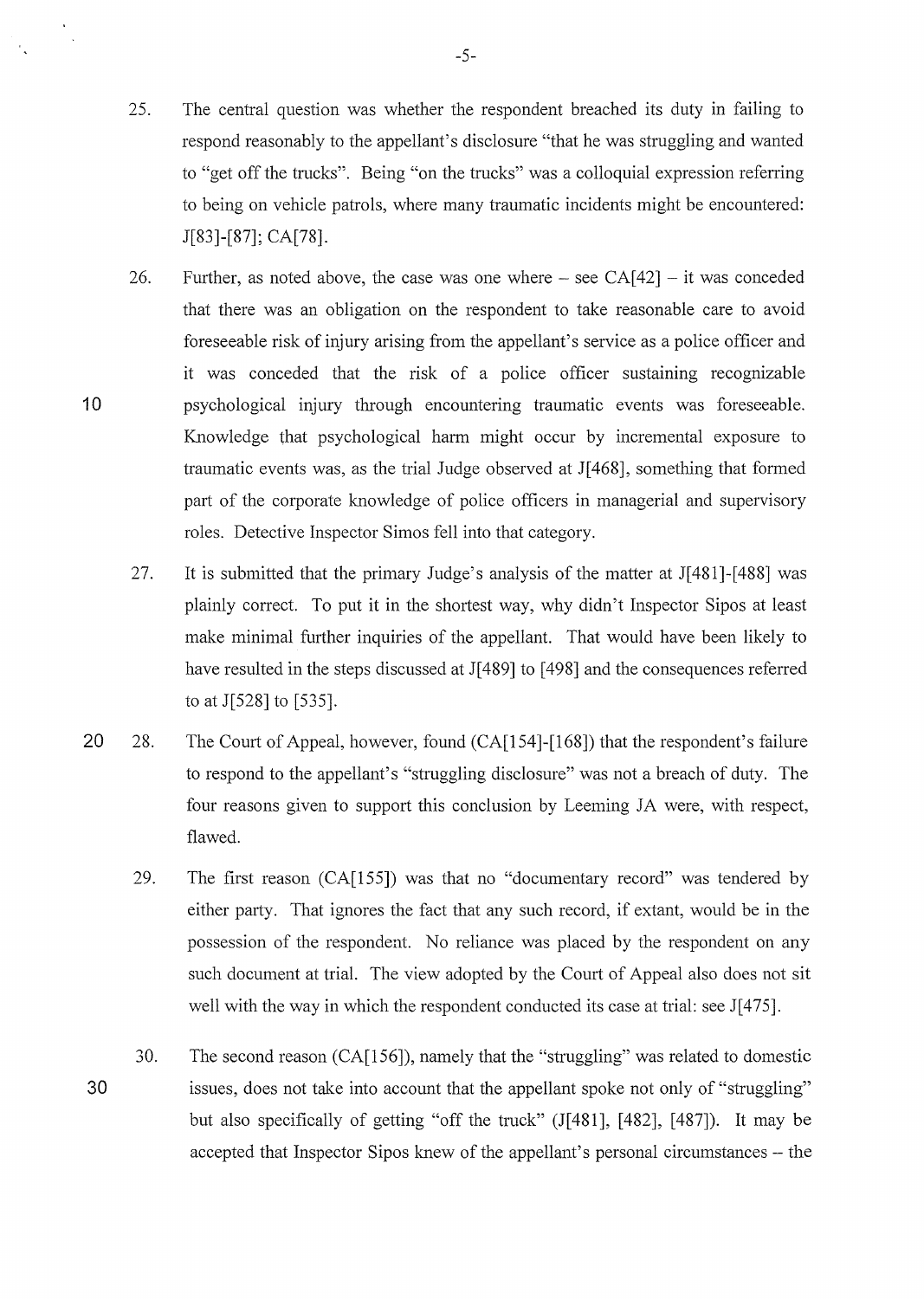long commute and the periods of leave – but he also must have known that the appellant was asking to get off the truck, i.e. to cease to be involved in a particular type of policing.

- 31. The third reason (CA[157]-[158]) is that the disclosure did not reasonably convey a psychological disorder. First it is now common ground that the statement at  $(CA[157])$ , that there were no precise findings about what was said, was an error<sup>3</sup>. Secondly, the emphasis on "struggling" once again ignores the reference to "getting off the truck". In any event, at a bare minimum the disclosure revealed an inability to cope (i.e. indicative of psychological distress) that should have been sufficient to trigger further enquiry by the responsible superior officer in a disciplined force.<sup>4</sup>
- 32. The fourth reason (CA[159]-[161]) was erroneous. The primary judge's view at  $(I[109])$  was made in the context of all the evidence, including that setting out Detective Inspector Sipos's responsibilities (J[103]) and the unchallenged view of Dr. Diamond (CA[213]). The Court of Appeal found that the primary judge was entitled to rely upon Dr. Diamond's evidence in relation to the issue of causation (CA[214]). However, this evidence was also pertinent to the question of breach of duty.
- 33. Given the respondent's uncontroversial duty of care, it had an obligation to respond reasonably to the appellant's struggling disclosure. At the very least, it should have enquired into the reasons for and extent of the appellant's distress. This would have been a relatively easy and inexpensive thing to do. Further, following relevant enquiry, the respondent had at its disposal recourse to the  $EAP<sup>5</sup>$  and possible referral for appropriate medical consideration.
	- 34. Complaints of psychological distress should not be treated differently from complaints of physical distress or injury *(Mount !sa Mines v. Pusey* (1970) 125 CLR 383 *per Windeyer* at 395,403 and 415, *Jaensch v. Coffey* (1984) 155 CLR 549 at 552 (Gibbs C.J.) and 577 (Brennan J.); *Tame v. New South Wales* (2011) CLR 317 per McHugh J. at [140] and Hayne J. at [281]; *Aboushadi y. CIC Insurance Ltd*  (1996) 23 MVR 385 at 387, 388 (NSWCA). See too in Ireland: *1\1aher v. Jabil Global Services Ltd* [2005] 16 E.L.R. 233 per Clarke J. at 246.

10

20

 $\frac{3}{4}$  See footnote 1.<br> $\frac{4}{4}$  The appellant and other officers were, of course, armed: CA [131].

<sup>5</sup> See paragraph 51 below.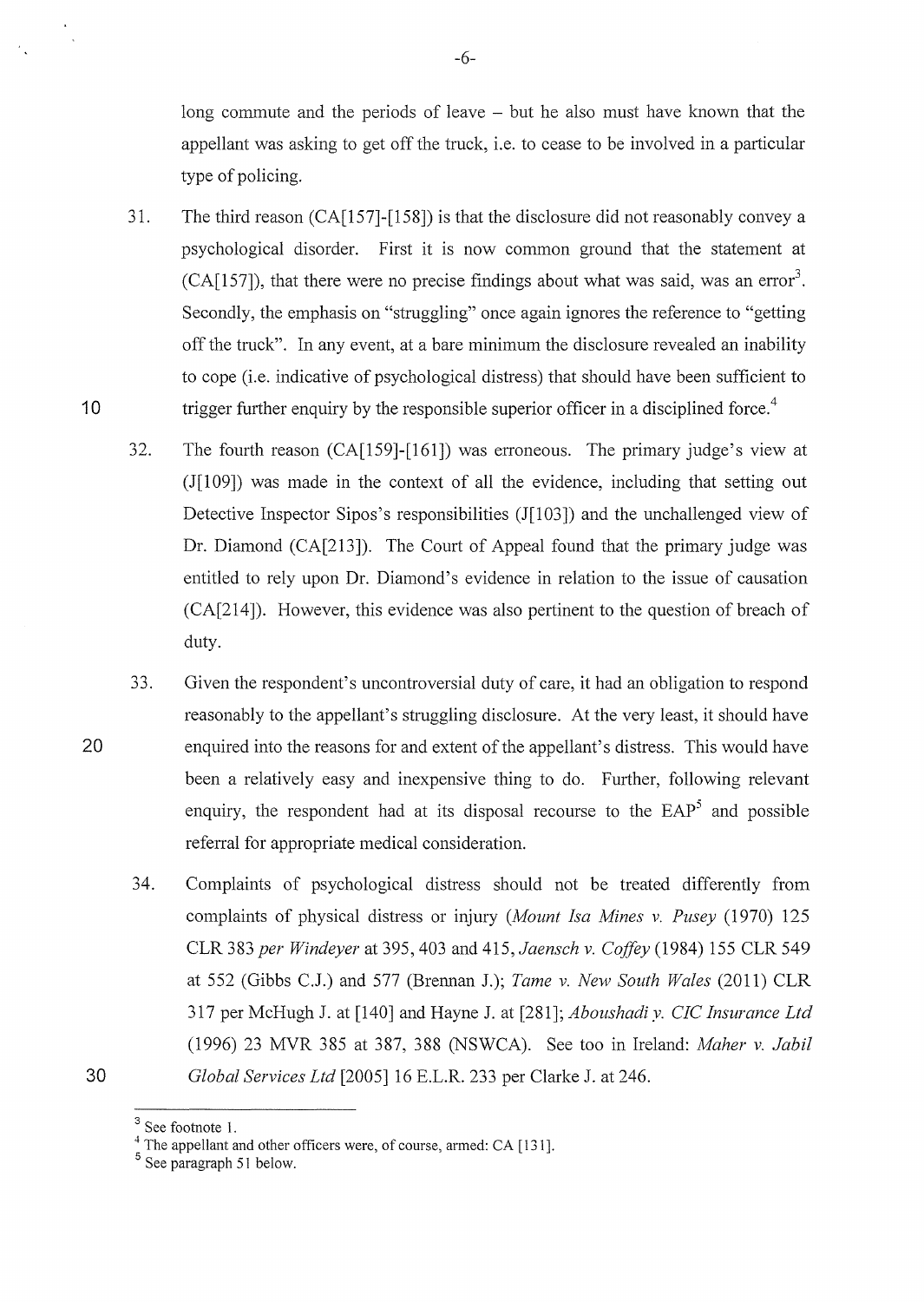- 35. It is submitted that by failing to respond at all, the respondent breached its duty of care.
- 36. The Court of Appeal also, at CA[l63]-[169] and CA[215] dealt with a number of matters, going ultimately to causation, in relation to the effect of no action having been taken following the July 2011 disclosure to Inspector Sipos.
- 37. In this regard the matters assumed at CA[164] are contrary to the primary Judge's factual findings at J[126]-[131], particularly J[131]. Those findings were not challenged in the Court of Appeal, and the primary Judge had specifically believed the appellant in relation to them.
- 10 38. CA[165] once again leaves out of account that the appellant had said that he was "struggling", "needed a break" *and* "wanted to get off the truck". The assumption on which CA[165] is based was irrelevant.
	- 39. CA[166]-[167]. This reasoning does not give sufficient weight to the primary Judge's reasons at J[528] to [534] dealing with the position following the disclosure to Inspector Sipos. The Judge's observations about the "missed opportunities"  $(1[529]$  to [530], and the effects which most probably would have resulted  $(1[531]$ to [535]) all appear sensible, realistic and appropriate responses to the evidence before him.
	- 40. There is a further matter arising in relation to CA[167]. It concerns particularly the last two sentences of that paragraph, with their reliance on considerations of "privacy, dignity and autonomy". Those considerations are referred to on a number of occasions in the Court of Appeal's reasons: CA[126], [143], [168], [222]-[226].
		- 41. An immediate difficulty with their application for present purposes is that the case was one where the appellant was *asking* for help from the appropriate superior officer. Consideration of privacy, dignity and autonomy can only be of limited relevance in those circumstances. The considerations adverted to by McColl JA at CA[28]-[29] also demonstrate the limited relevance which those considerations have in cases such as the present.
		- 42. The Court of Appeal also dealt with causation in relation to the "struggling" disclosure at CA[213] to [215] and in part at CA[210].

20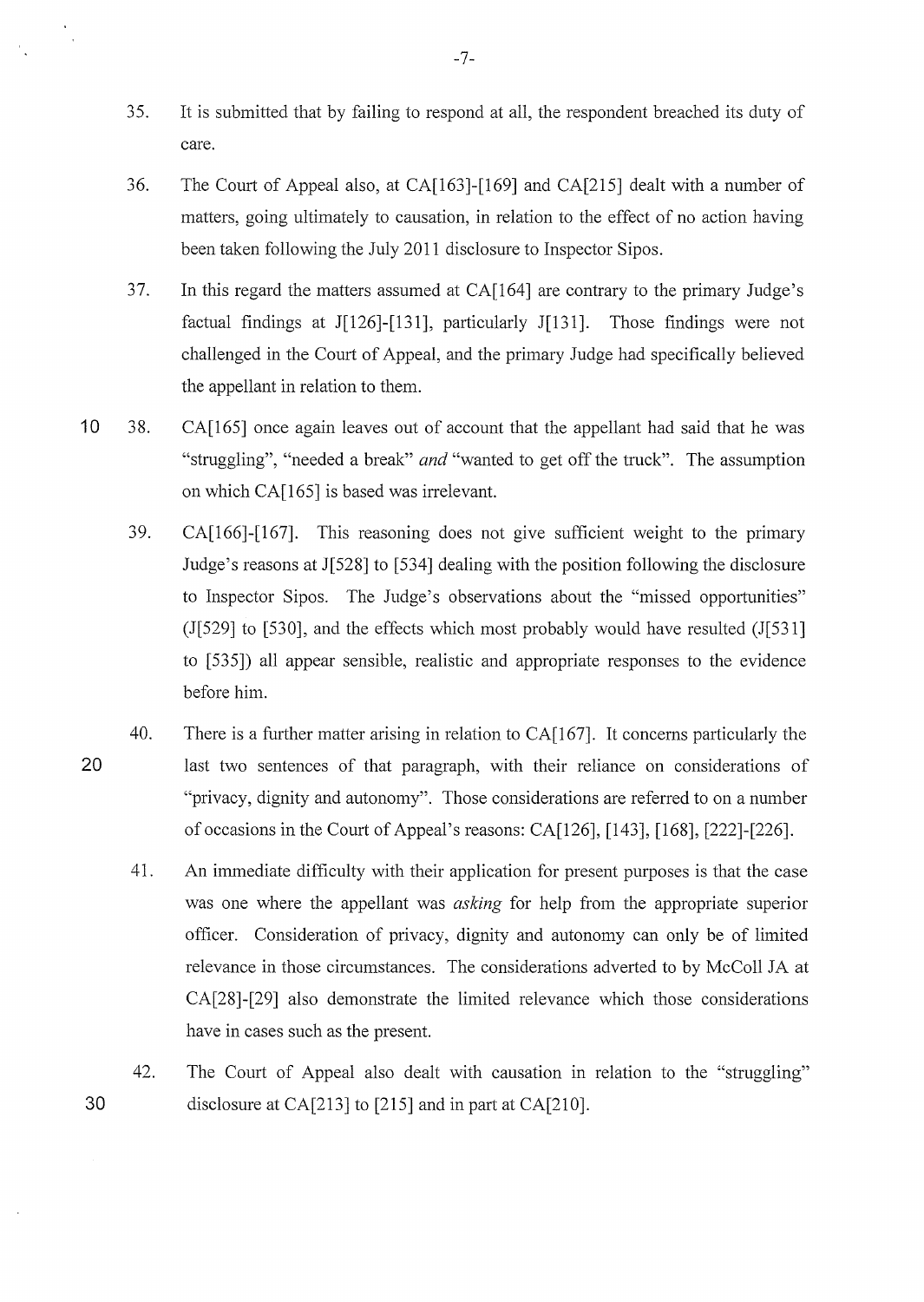- 43. Dealing first with CA[213]-[215], at CA[213]-[214] the Court of Appeal accepted that the primary Judge was entitled to rely on Dr Diamond's evidence, quoted at CA[213], that the failure on behalf of the respondent to act on the appellant's disclosure to Inspector Sipos materially contributed to the appellant's psychiatric condition.
- 44. The Court of Appeal yet at CA[215] referred to "other difficulties", but these were speculation and seem to disregard the effect of Dr Diamond's evidence and also that of Dr Murray, in circumstances where the evidence of both had been admitted without objection or cross-examination and where there was no evidence adduced by the respondent which addressed Dr Diamond and Dr Murray's opinions.
- 45. Returning to CA[210] it will be seen that its first sentence refers to both "some unspecified period between 2003 and 2011" *and* "the time when he made the 'struggling' disclosure". It is, of course, only the latter which is the subject of the appeal to this Court.
- 46. CA[210], in its second sentence, refers to two bases on which it is said that there was material error in the finding that had a suggestion been made for the appellant to undergo psychological counseling, the appellant would have availed himself of that opportunity.
- 47. One such basis was "a misreading of Mr Briggs' testimonial evidence". The second was "failure sufficiently to have regard to the contemporaneous evidence" which, it was said, was "best seen in the letter accompanying Mr Briggs' transfer application in 2011".
	- 48. The second basis has already been dealt with in paragraph 36 above. The first basis relates back to the material error said to be referred to at CA[144]. It is clear, however, that the evidence referred to (which is at CA[143]) related to a period *before* the appellant worked at Rose Bay, i.e. before the "struggling" disclosure could have occurred.

#### *Content of tlte Duty of Care*

49. It is not entirely clear whether the Court of Appeal treated the "failure to identify a general instruction" as referred to in CA[170(4)] as applicable to the appellant's

**20** 

**30**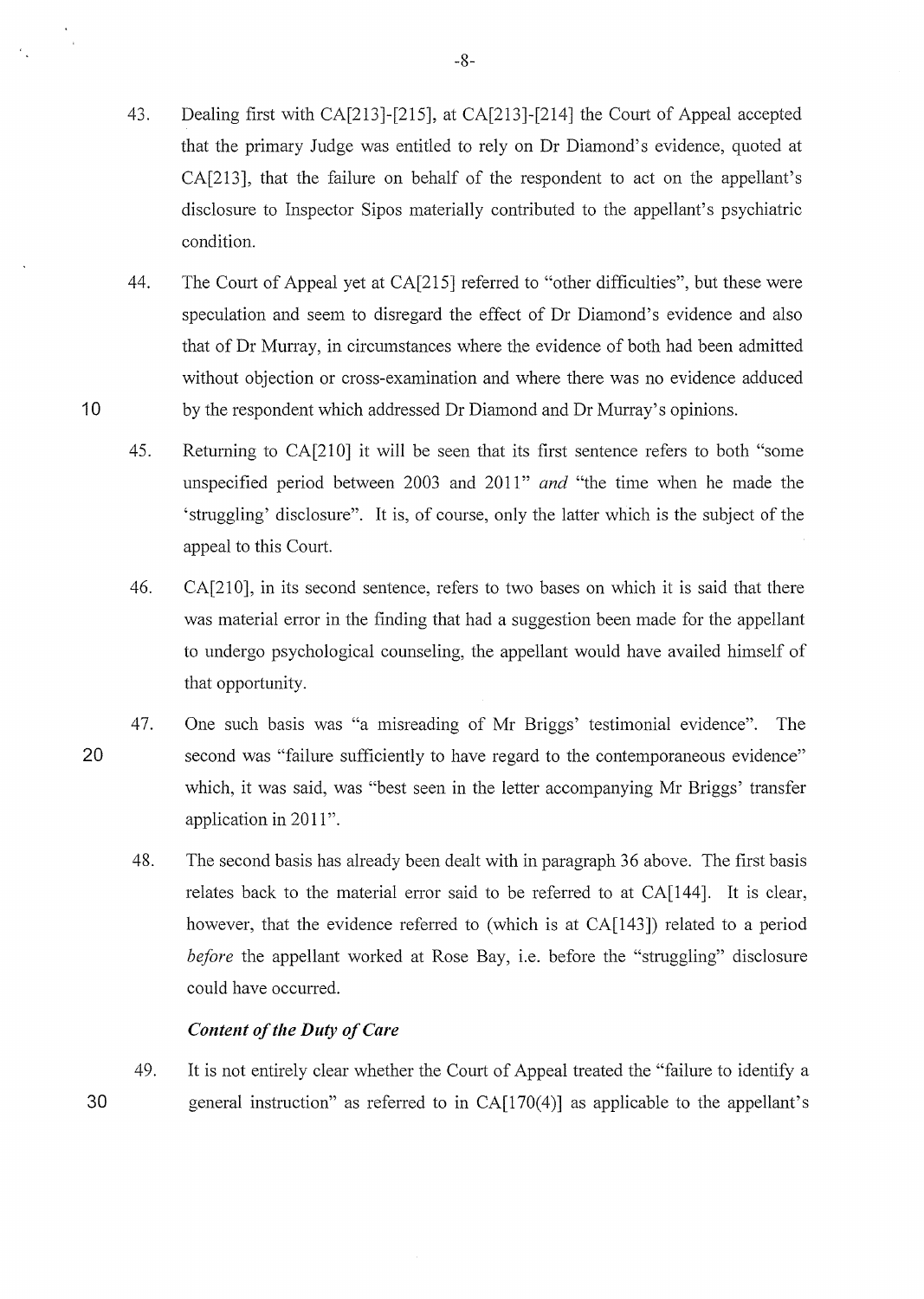disclosure to Inspector Sipos or only as applicable to the primary Judge's finding of liability arising from events in the period 2003-2011<sup>6</sup>.

- 50. Assuming that the observations in  $CA[170(4)]$  were intended to be applicable to the appellant's disclosure to Inspector Sipos, the requirement to "postulate a general instruction" regarding the duty owed by the respondent was inappropriate in the circumstances of that disclosure. The point was that no action was taken in response to the request for assistance made by a particular police officer. There was unchallenged expert evidence, accepted by the primary Judge (J[523], [528]- [531]), that had some basic enquiry been initiated by the respondent it would have led, in all probability, to efficacious early psychological intervention.
- 51. It was common ground that psychological treatment via EAP referral by the respondent was part of the system of work  $($  J  $[64]$ ,  $[65]$ ,  $[385]$ ,  $[434]$ ,  $[440]$  to [446]). It was part of the appellant's case that he should have been referred for such treatment following further enquiry consequent upon the "struggling disclosure". Indeed he could have been "directed" to submit to an examination.<sup>7</sup> There was no "general instruction" that required articulation.
- 52. This was a case where the respondent, through its "man manager" Inspector Sipos, failed to enquire as to the mental health of the appellant who was known to have been regularly exposed to the risk of psychological injury. It had systems in place to provide psychological support in such circumstances including referral to the Police Medical Officer and EAP. Unlike *State of New South Wales v. Fahy* (2007) 232 CLR 486, in which the failure to adhere at all times to the alleged "buddy system" was explained by evidence, the only explanation offered by the respondent as to why no action was taken in response to the appellant's disclosure was to challenge its importance. For reasons already dealt with, the disclosure conveyed information that should have been addressed and not discounted on the grounds of misplaced notions of privacy.
- 53. Moreover, the insistence upon a "compelling case" (CA [126]) before the respondent could require the appellant to be psychologically assessed was umealistic in the context of the quasi employment relationship, the appellant's

10

20

30

-9-

<sup>6</sup> Not pursued in this Court: see paragraph 20 above. 7 *Police Regulation 2008,* reg.l 0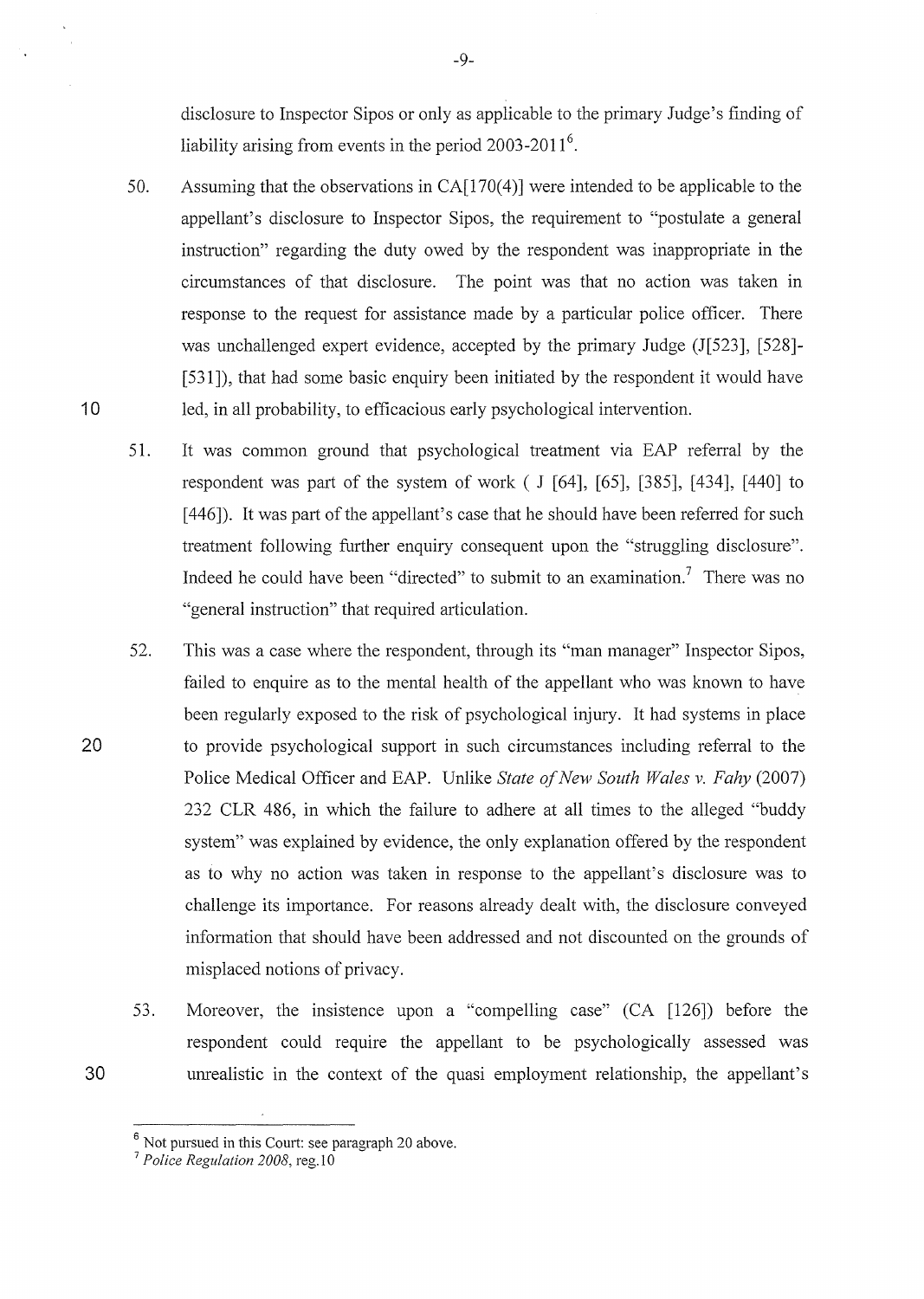statutory obligation to obey lawful orders<sup>8</sup> and the appellant's disclosure to Inspector Sipos.

#### *Notice of contention*

- 54. The Court of Appeal gave leave at the hearing to the appellant to file a Notice of Contention. In essence the appellant's complaint was that the respondent's conduct was unreasonable after the appellant had taken sick leave for psychological injury and returned to restricted duties. The conduct included the manner in which the targeted drug test was carried out and the directed eight-hour interview.
- **10**  55. With regard to the targeted drug testing, the appellant does not cavil with the fact that the respondent was authorised to carry it out pursuant to s.  $211AA(1)$  of the *Police Act 1990* (CA[186]-[187]). However, the manner and circumstances in which the test was carried out should be governed by what is reasonable. Even assuming that the "targeting" of the appellant was justified (and the respondent led no evidence about this, notwithstanding the negative result of the test), the manner in which it was conducted was highly unusual and was obviously likely to attract attention and cause embarrassment to the appellant, who the respondent already knew was suffering from the effects of psychological injury. In the circumstances, this was unreasonable.
- **20**  56. With regard to the eight-hour interview, the appellant's submissions in reply squarely raised the issue as an aspect of the Professional Standards Command ("PSC") investigation which was contended to be unreasonable. This aspect was dismissed as an additional matter of which "no complaint was made in the Notice of Contention" (CA[207]). With respect, the Notice of Contention itself didn't provide particulars but was particularised by the written submissions filed after the hearing of oral submissions (CA[172]). It was specifically raised in the appellant's submissions in reply in the Court paragraphs 1 and 2. The Court of Appeal erred by failing to address it. *(Dranichnikov v Minister for Immigration and Multicultural Affairs* (2003) 197 ALR 389)

<sup>57.</sup>  The respondent led no evidence to justify its conduct in relation to either the mmmer in which the drug testing was carried out or the necessity for an eight-hour interview. Any documentary evidence concerning the investigation was peculiarly

<sup>8</sup>*Police Act 1990,* s. 20 l and *Police Regulation, 2008,* reg. 8.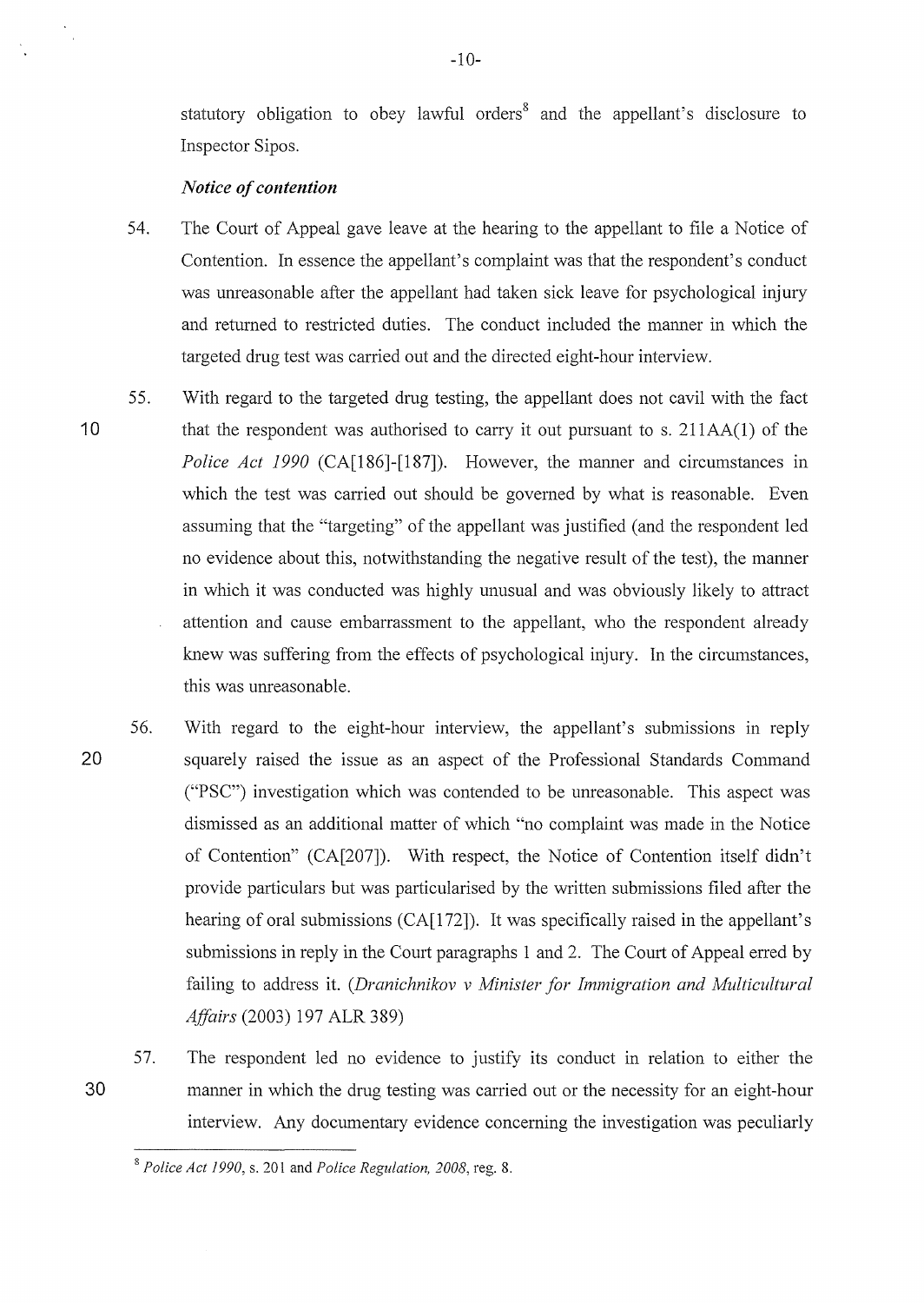in the possession of the respondent and protected from production under subpoena by virtue of s.170 of the *Police Act 1990 (Commissioner of Police v Hughes* [2009] NSWCA306).

- 58. The primary judge found himself unable to reach a concluded view on the evidence as to whether the embarrassing targeted drug test<sup>9</sup> and subjecting the appellant to an eight-hour interview whilst on sick report the respondent had breached its duty of care. However, given the primary judge's acceptance of the appellant's evidence regarding the former  $(J[211])$  and his findings in relation to the latter  $(J[220]$ -[231]), [545]-[546]), there was, at least, sufficient prima facie evidence of breach of duty. In the absence of any exculpatory evidence from the respondent, the Court of Appeal should have found in favour of the appellant on the Notice of Contention.
- 59. The conduct of the PSC, (including the interview and drug testing), was left unexplained before the primary judge in circumstances where the respondent knew that being the subject of an internal affairs investigation was one of the most stressful critical life events for police officers **(J** [374])
- 60. With regard to the eight-hour interview, it was clearly foreseeable that this would have been particularly stressful for a police officer already on sick leave for psychological injury.
- 61. Section 145 of the *Police Act 1990* did not absolve the respondent from its duty of care. Indeed, that duty was heightened by the vulnerability of the appellant who was known by the respondent to be suffering from a psychological injury, perfonning selected duties, and on sick leave at various times: *Perre v Apand Pty Ltd*  (1999)198 CLR 180 at [10]-[11], [120], [123]. *Crimmins v Stevedoring Industry Finance Committee* (1999)200 CLR 1 at [100]. The appellant's known vulnerability was part of the "circumstances of the case" that should have been taken into account pursuant to s.145 (1) (a) of the *Police Act 1990*.
	- 62. It was to the "circumstances of the case" that the Commissioner's Guidelines were issued, providing instructions for managing a complaint received about the conduct of one of its officers (1[398] to [ 406], [509]). The guidelines were published

**10** 

<sup>&</sup>lt;sup>9</sup> The appellant was required to provide a urine sample to a female officer in the female toilets of his home station; circumstances that made him feel so humiliated that he contemplated self-harm: 1[205]-[211]).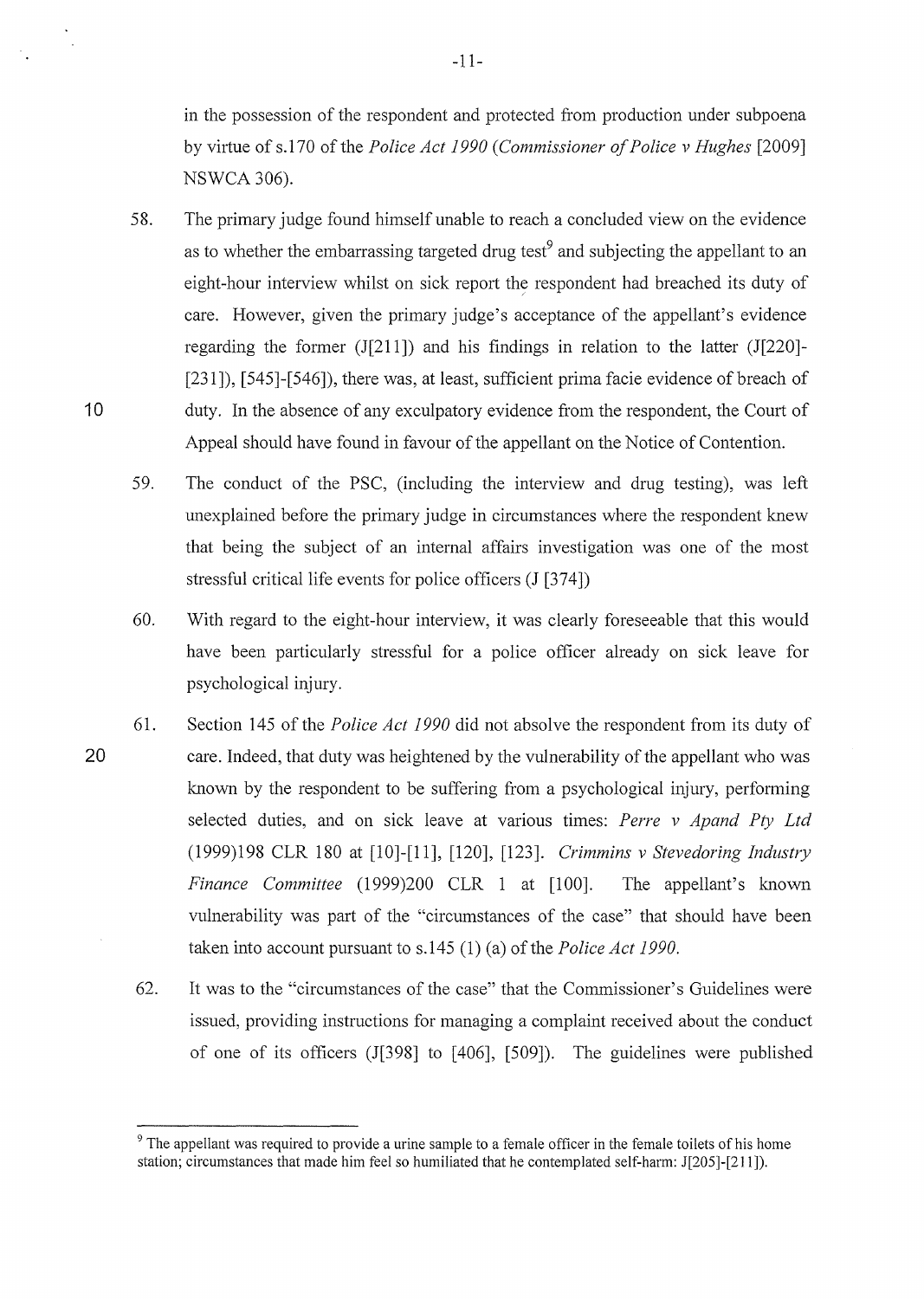pursuant to s. 8(4) of the *Police Act 1900* and were, at the relevant time, binding on members of the New South Wales Police Force.

- 63. The Guidelines provided that the appellant was "entitled to have his complaint handled discreetly" (1[399]). However, it was not (1[205]-[209]). It also provided that the investigating officers "must consider the welfare of the subject officer": J[403].
- 64. Steps should have been taken by the respondent having regard to the circumstances ofthe appellant's case whether dictated by the *Police Act 1990,* the Commissioner's Guidelines, or common sense not to cause the appellant's injury to worsen. The words "effective and timely" as they appear in s.145 does not provide carte blanche to the servants and agents of the respondent to do as they pleased with respect to the investigation into the appellant without reasonable regard for the appellant's circumstances.

### **Part VII: Relevant Statutory Provisions**

- 65. *Police Act 1990* ss.8 (4), 145, 170, 211AA.
- 66. *Police Regulation 2008,* reg.8.

#### **Part VIII: Orders Sought**

- 1. Appeal allowed with costs.
- 2. Judgment and orders of the New South Wales Court of Appeal set aside. In lieu thereof the respondent's appeal to that Court be dismissed with costs.

### **Part IX: Duration Estimate**

67. The appellant estimates that his oral argument will take two hours.

10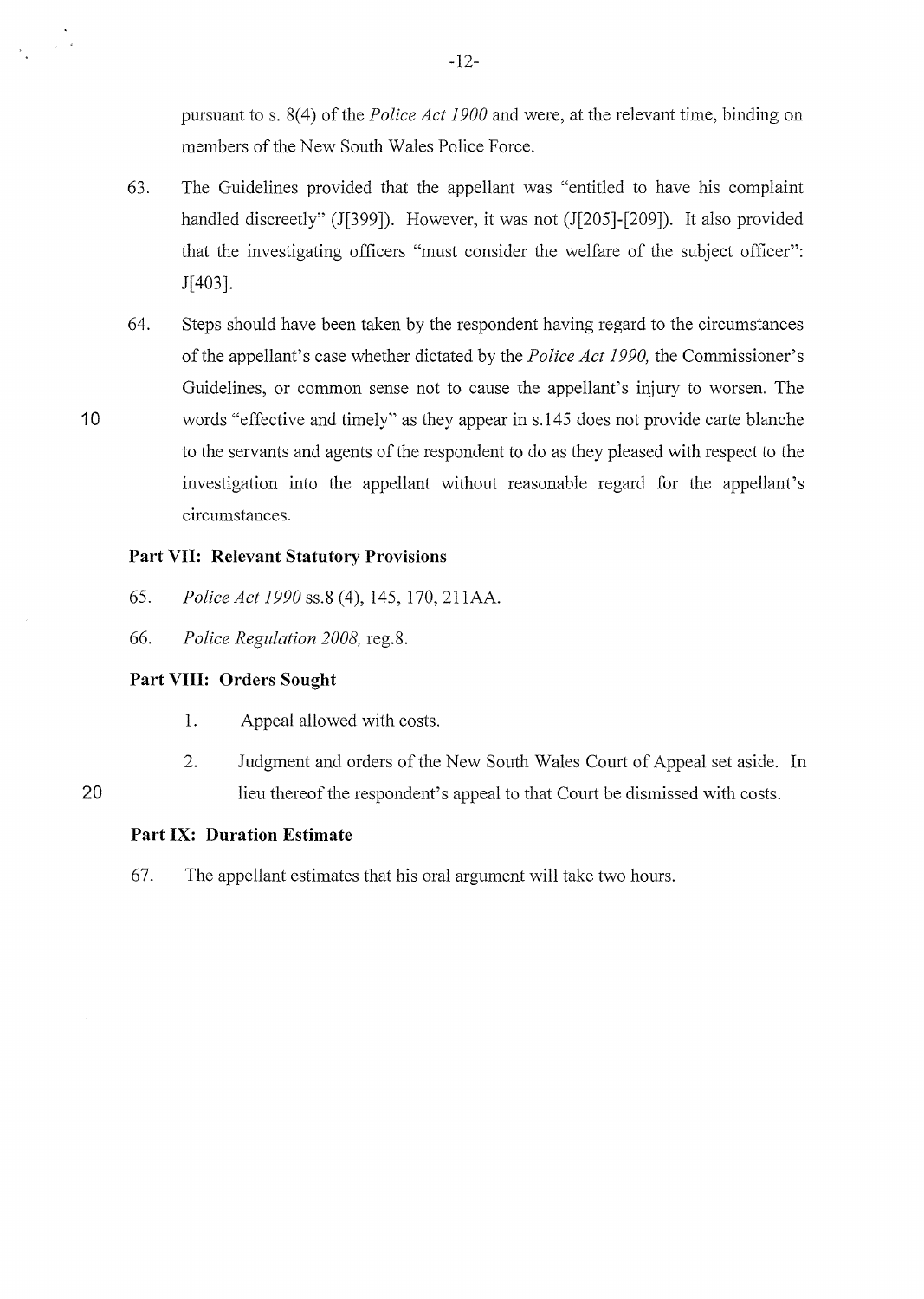Dated:-- June 2017

7). I */i*  D.F. Jackson QC  $\int$ New Chambers Level 34, 126 Phillip Street SYDNEY NSW 2000 Email: jacksonqc@newchambers.com.au

 $\downarrow$ 

Tel: (02) 9151 2009 Fax: (02) 9233 1850

**IDM Roberts SC**  Elizabeth St Chambers Email: Roberts@estc.net.au Tel: (02) 9232 7020 Fax: (02) 9336 5353

**TOwer** 

4 Wentworth Chambers Email: tower@wentworth.com.au Tel: (02) 9232 2722

Counsel for the Appellant

To: The Respondent [address]

TAKE NOTICE: Before taking any step in the proceedings you must, within 14 DAYS after service of this application, enter an appearance in the office of the Registry in which the application is filed, and serve a copy on the appellant.

THE APPELLANT IS REPRESENTED BY:

Cardillo Gray Partners Level 1, Cnr Auckland and Hunter Streets NEWCASTLE NSW 2300 40 Reference: Stuart Gray Tel: (02) 4910 0677 Fax: (02) 8287 2506 Email: law@cardillograypartners.com

10

20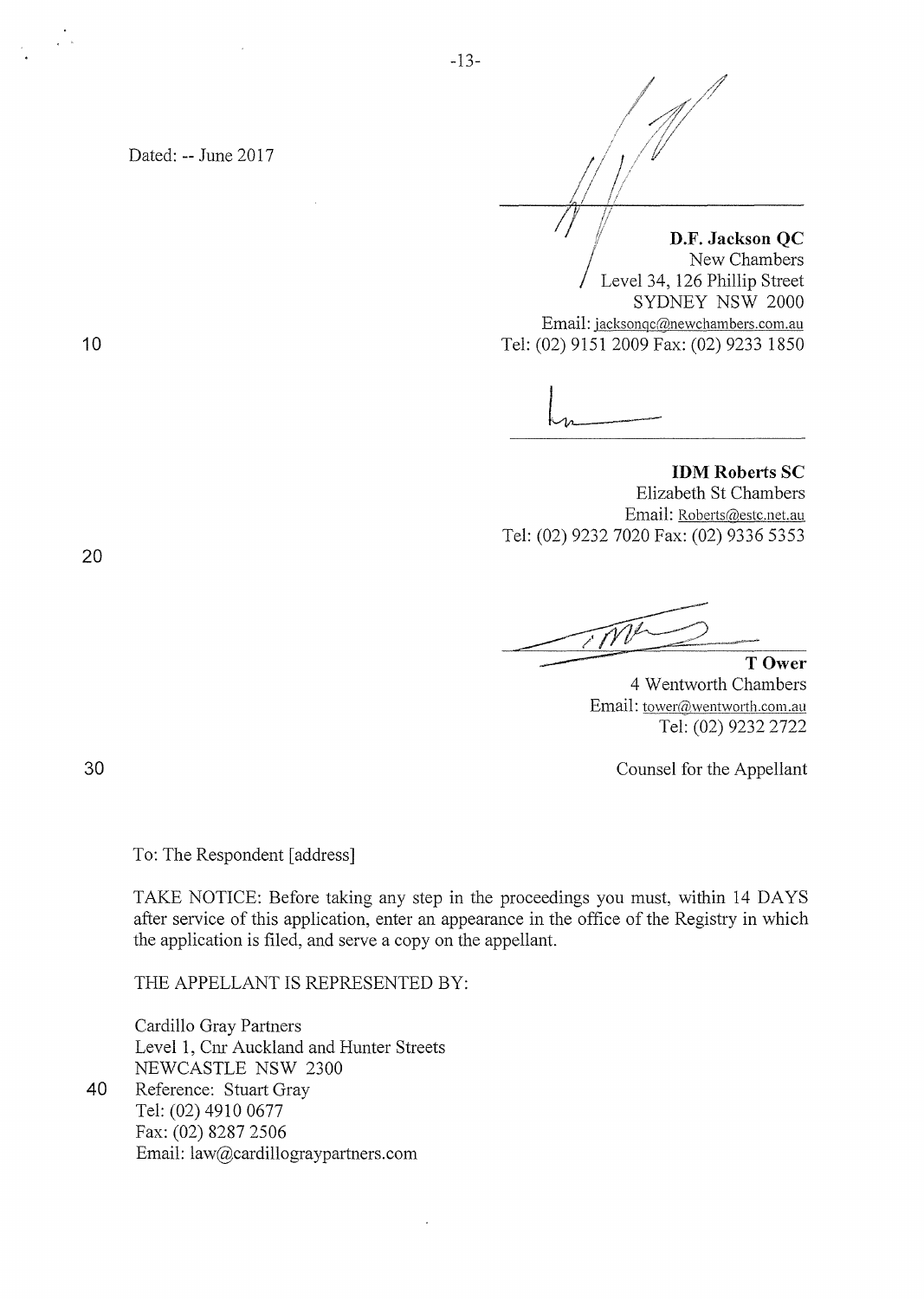Current version for 6 January 2017 to date (accessed 15 June 2017 at 13:17)

Part 2 > Section 8

#### **8 Commissioner to manage and control NSW Police Force**

- (1) The Commissioner is, subject to the direction of the Minister, responsible for the management and control of the NSW Police Force.
- (2) The responsibility of the Commissioner includes the effective, efficient and economical management ofthe functions and activities of the NSW Police Force.
- (3) The Commissioner may classify the various duties that members of the NSW Police Force are required to perform and allocate the duties to be carried out by each such member.
- (4) The Commissioner may issue (and from time to time amend or revoke) instructions to members of the NSW Police Force with respect to the management and control of the NSW Police Force.
- (4A) The Commissioner (on behalf of the Crown) may make or enter into contracts or arrangements with any person for the canying out of works or the performance of services or the supply of goods or materials in connection with the exercise of the functions of the NSW Police Force.
- $(5)$  This section is subject to the other provisions of this Act and the regulations.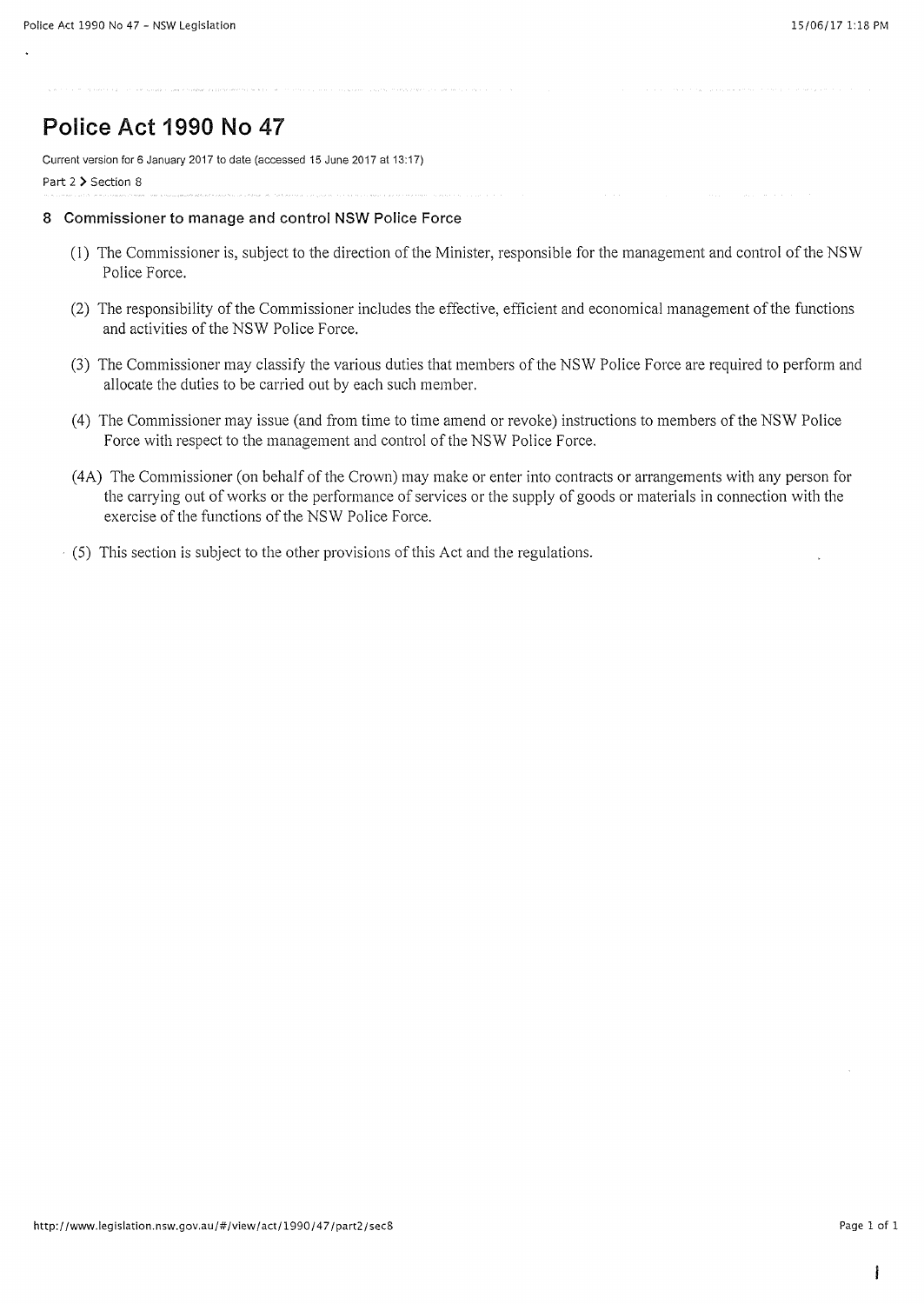Current version for 6 January 2017 to date (accessed 15 June 2017 at 13:19) Part 8A > Division 5 > Section 145

#### **145 Conduct of investigation**

- (1) The police officer or police officers carrying out an investigation:
	- (a) must carry out the investigation in a manner that, having regard to the circumstances of the case, is both effective and timely, and
	- (b) in carrying out the investigation, must have regard to any matters specified by the Commissioner or Ombudsman as needing to be examined or taken into consideration.
- (2) If the complaint under investigation is indicative of a systemic problem involving the NSW Police Force generally, or a particular area of the NSW Police Force, the investigation may extend beyond any police officer to whom the complaint relates:
	- (a) to the NSW Police Force generally, or that patticular area of the NSW Police Force, and
	- (b) to other police officers and other members of the NSW Police Force.
- (3) (Repealed)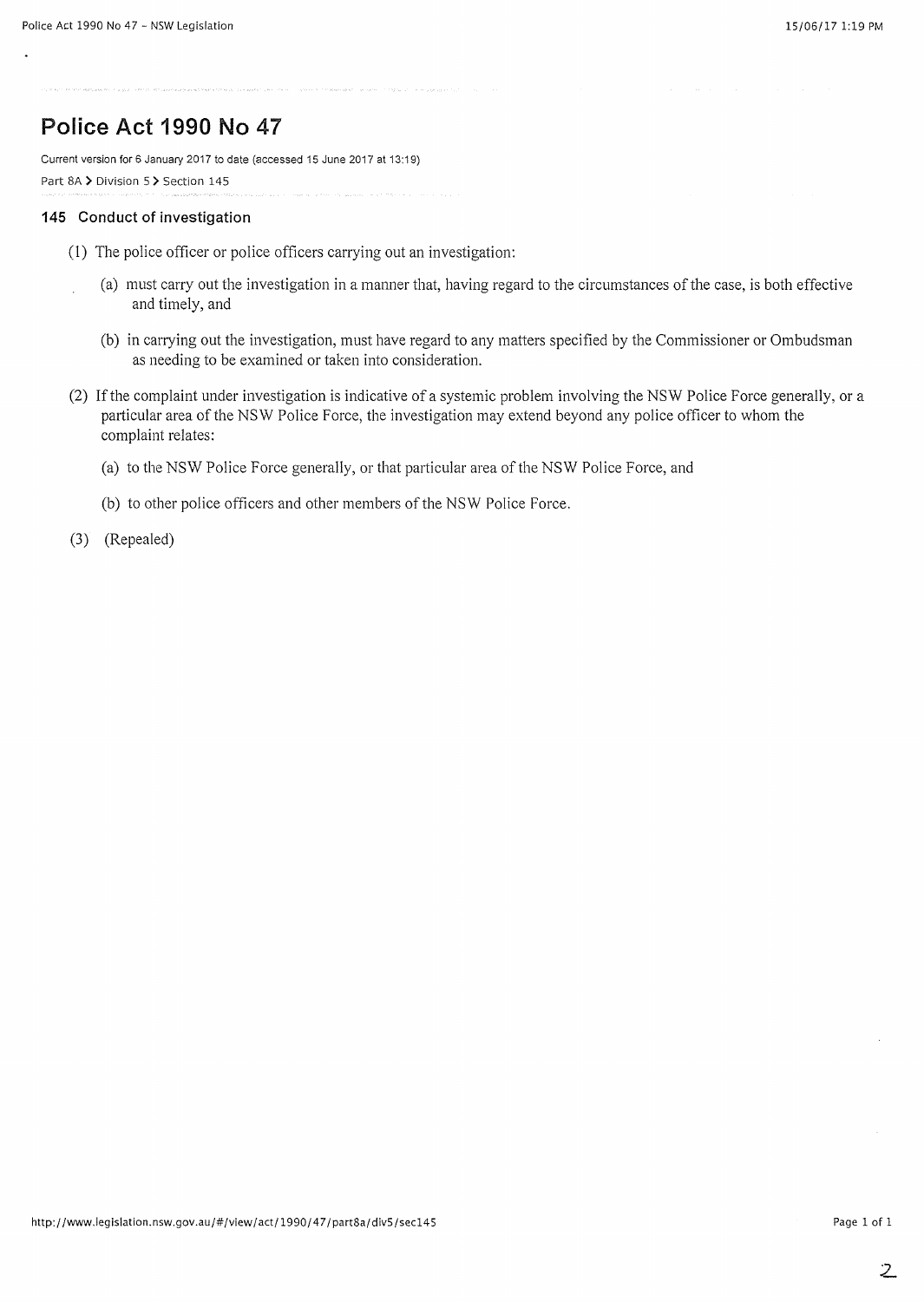Current version for 6 January 2017 to date (accessed 15 June 2017 at 13:19) Part 8A > Division 9 > Section 171

### **171 Part not to affect police officers' other powers and duties**

- (1) This Part does not operate to absolve a police officer who receives a complaint from liability to perform any duty imposed on the police officer otherwise than by this Part.
- (2) Action on a complaint may be taken otherwise than under this Part (including action involving criminal proceedings and action under Part 9) even if action on the complaint has yet to commence or is in progress under this Part.
- (3) This section has effect despite any other provision of this Part.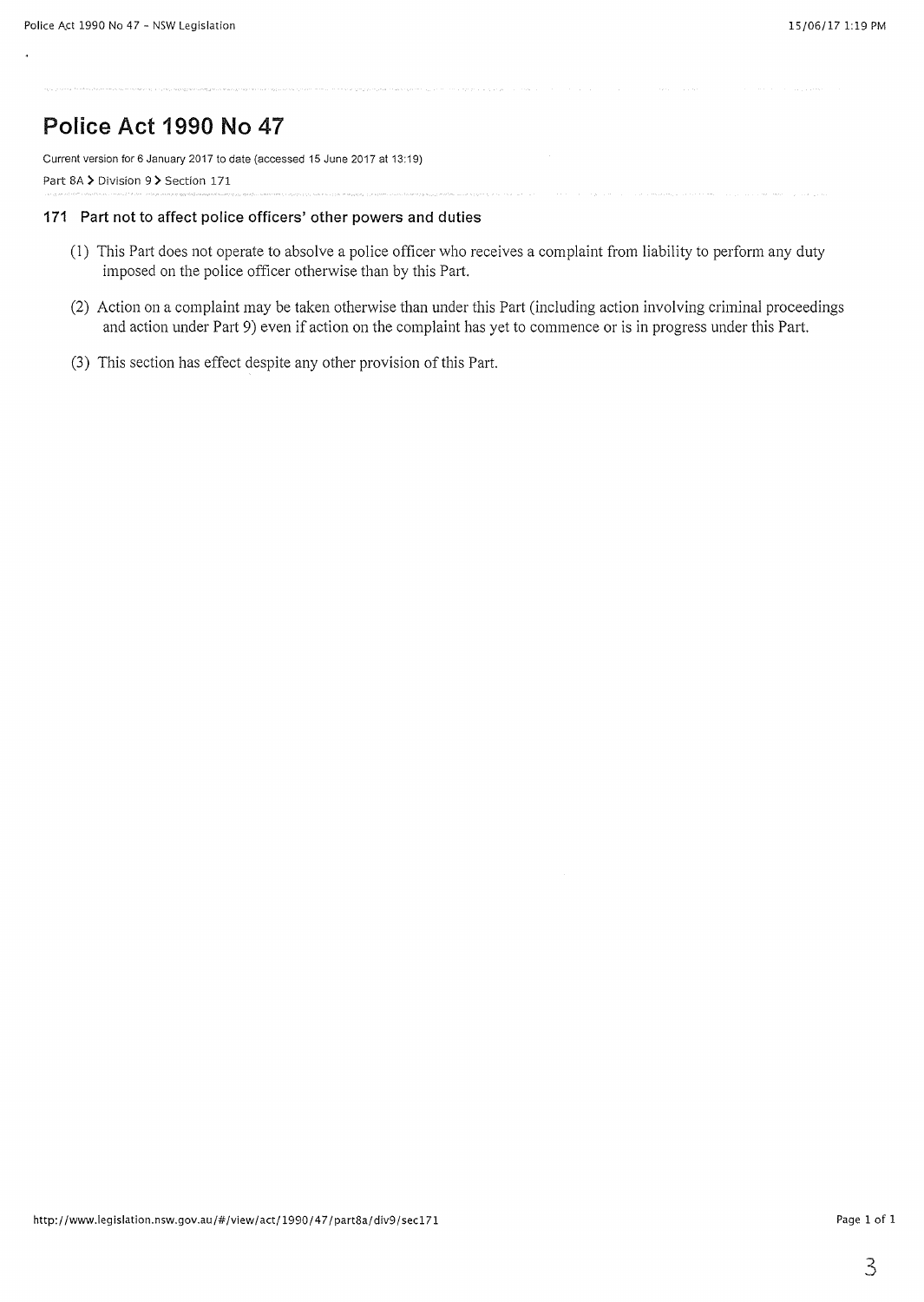Current version for 6 January 2017 to date (accessed 15 June 2017 at 13:19) Part 12 > Section 211AA

### **211 AA Testing of officers for steroids**

- (1) An authorised person may require any police officer who is on duty in accordance with a roster to provide a sample of the police officer's urine for the purpose of testing for the presence of steroids. The selection of police officers for testing pursuant to this subsection is to be conducted on a targeted basis, as determined by the Commissioner.
- (2) The regulations may make provision for or with respect to the following:
	- (a) the authorisation of persons:
		- (i) to administer tests for the purpose of detecting the presence of steroids, and
		- **(ii)** to operate equipment for that purpose,
	- (b) the conduct of testing,
	- (c) the taking of samples of urine,
	- (d) the devices used in carrying out tests,
	- (e) the accreditation of persons conducting analyses for the presence of steroids,
	- (f) the procedure for the handling and analysis of samples of urine,
	- (g) offences relating to interference with test results or the testing procedure,
	- **(h)** the confidentiality of test results,
	- (i) requests for production of medical prescriptions for steroids and offences relating to failure to comply with such requests.
- (3) The annual repoti of the NSW Police Force prepared under the *Annual Reports (Departments) Act I 985* must include details of:
	- (a) the number of tests for steroids conducted during the relevant year, and
	- (b) the number of those tests that indicated that a police officer had tested positive for the presence of steroids.
- ( 4) In this section:

*authorised person* means a person authorised in accordance with the regulations to conduct tests for the purposes of this section and the regulations.

*\_steroid* means anabolic and androgenic steroidal agents included in Schedule Four to the Poisons List under the *Poisons und Therapeuric Goods Act 1966.*